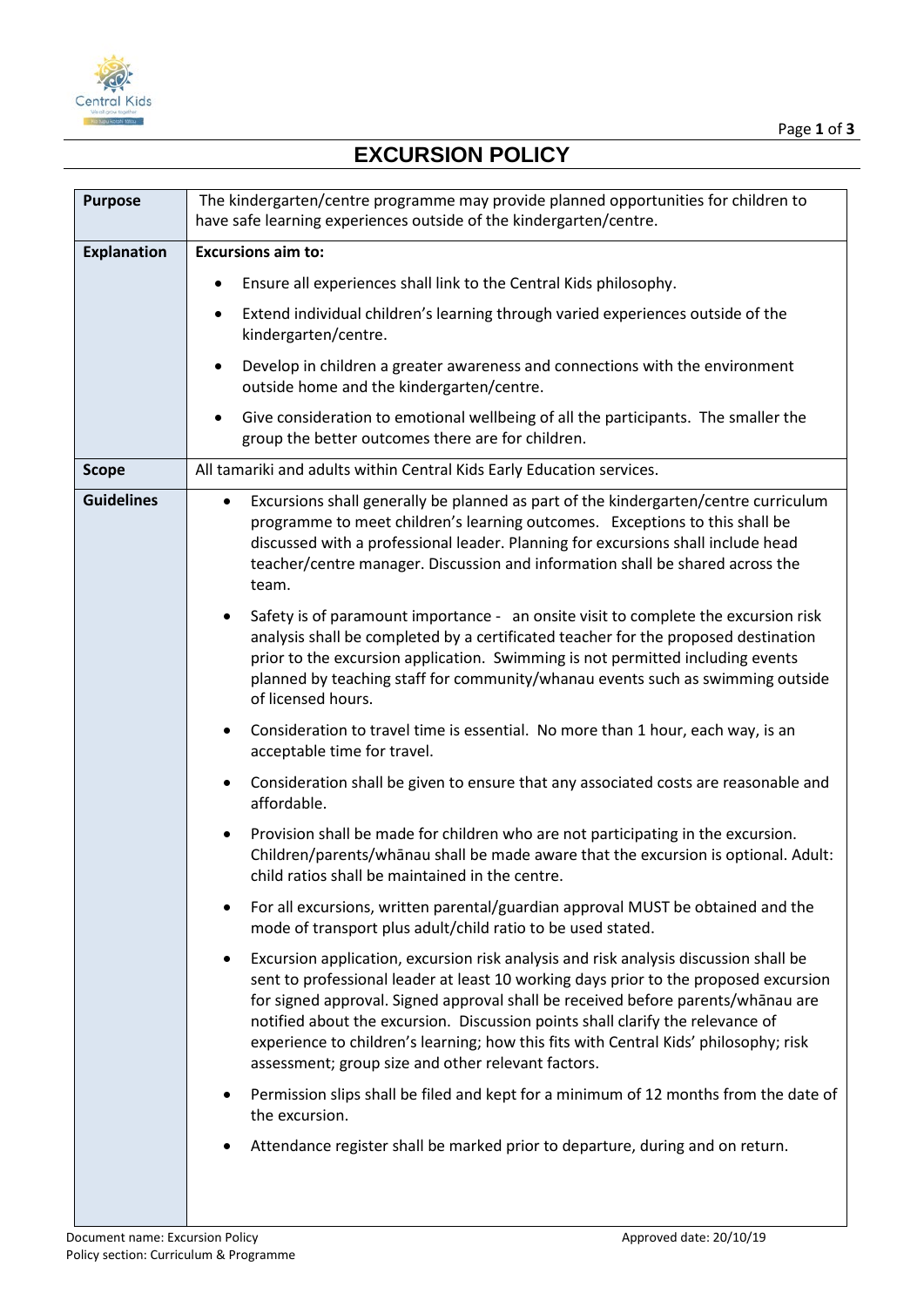

## **EXCURSION POLICY**

| Motor vehicles:<br>٠<br>Where possible consideration should be given to hiring a commercial vehicle such as<br>a bus.                                                                                                                                                                                                                                                                     |
|-------------------------------------------------------------------------------------------------------------------------------------------------------------------------------------------------------------------------------------------------------------------------------------------------------------------------------------------------------------------------------------------|
| A designated teacher shall sight that:<br>all vehicles, including commercial vehicles have a current W.O.F.<br>and registration.<br>all drivers including commercial vehicle operators have a current full<br>$\circ$<br>driver's licence for the vehicle they operate.                                                                                                                   |
| If children travel in a motor vehicle while in the care of the service:<br>each child is restrained as required by Land Transport legislation;<br>$\circ$<br>designated person to check car seat expiry dates prior to excursion<br>$\circ$                                                                                                                                               |
| Adult: child ratios:<br>There shall be no less than 2 adults on an excursion. All children on the excursion<br>shall be included in the ratios. The group shall be accompanied by a teacher listed as<br>a person authorised for licensing purposes. These are minimum ratios and<br>consideration shall be given to individual children's needs.                                         |
| ON WATER Adult: child 1:1                                                                                                                                                                                                                                                                                                                                                                 |
| ACCESS TO WATER Adult: child 1:2                                                                                                                                                                                                                                                                                                                                                          |
| TRANSPORTED & WALKING Adult: child<br>o Under one year old - Adult: child 1:1<br>Under two years old - Adult: child 1:2<br>$\circ$<br>Over two years old: Adult: child 1:4<br>$\circ$                                                                                                                                                                                                     |
| The following supplies shall be taken on each excursion:<br>A list of children's names and emergency contacts<br>$\circ$<br>Mobile phone<br>$\circ$<br>First Aid kit<br>$\circ$<br>Fresh water<br>$\circ$<br><b>Additional food</b><br>$\circ$<br>Clothing and equipment as appropriate – consideration of weather<br>O<br>conditions (e.g. rain) and needs of children (e.g. toileting). |
| Excursions are an extension of a kindergarten/centre session, therefore, the no<br>smoking policy shall be in force within the excursion period.                                                                                                                                                                                                                                          |
| Prior to the excursion all adults shall be briefed on their responsibilities verbally and<br>$\bullet$<br>in writing. All adults and children shall be informed of hazards, risks and any venue<br>rules of conduct prior to arrival at destination                                                                                                                                       |
| On the day of the excursion, prior to leaving the kindergarten/centre, email the<br>$\bullet$<br>completed excursion application form to the Central Kids Head Office.                                                                                                                                                                                                                    |
| If on the day the excursion is cancelled or postponed, notify Central Kids Head Office<br>$\bullet$<br>prior to the intended departure time.                                                                                                                                                                                                                                              |
| If no one is to remain in the kindergarten/centre a note shall be left on the<br>$\bullet$<br>gate/door stating your destination, time you shall be returning, and contact phone<br>number.                                                                                                                                                                                               |